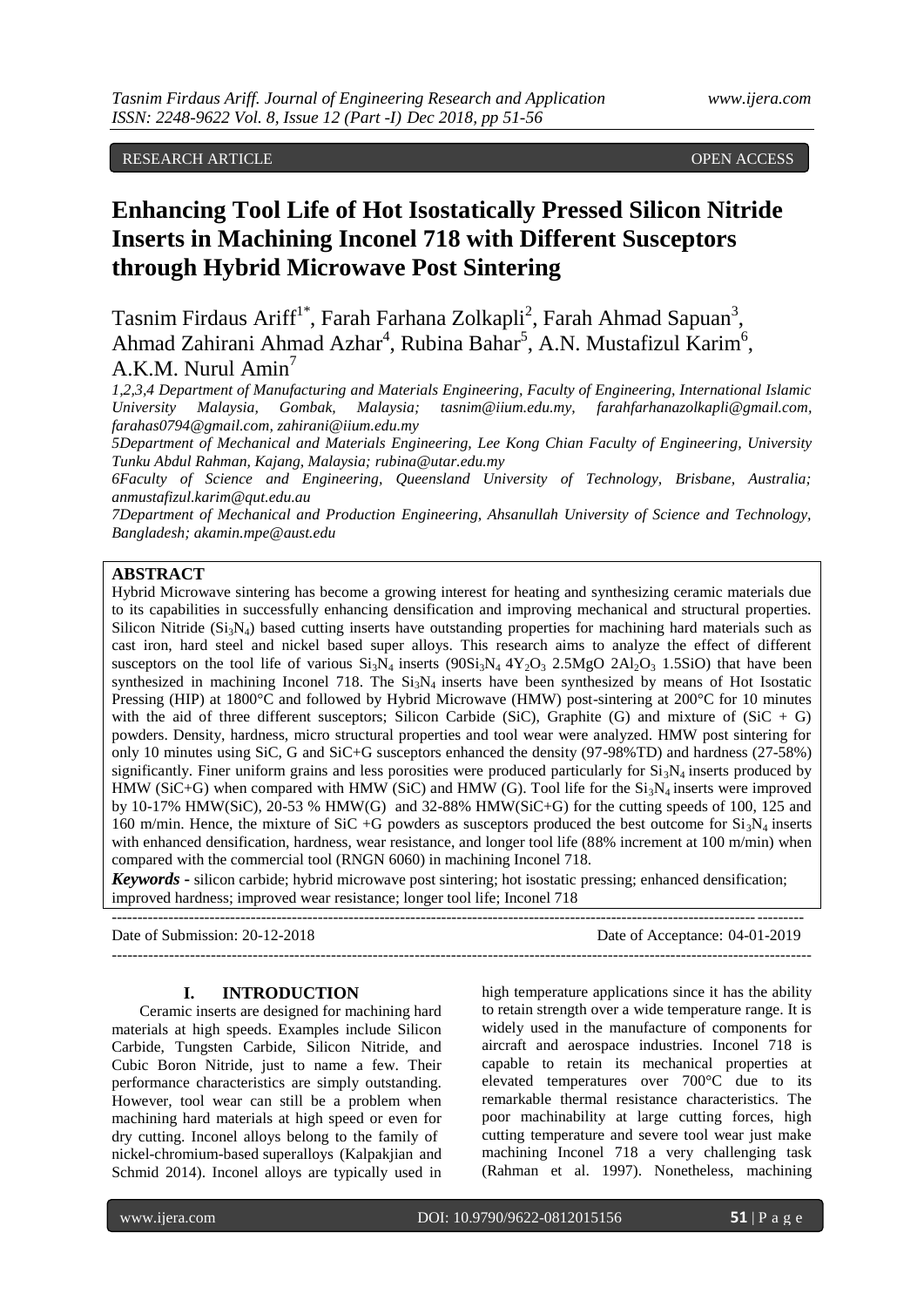industries should readily be confronted with materials that are more difficult and challenging to machine than already existing materials.

Silicon Nitride  $(Si<sub>3</sub>N<sub>4</sub>)$  based cutting tool materials are found to have superior fracture toughness compared to alumina-based cutting tools. It is chemically inert and extremely resistant to heat and there are usually desirable in high speed applications. The addition of yttrium oxide  $(Y_2O_3)$ and magnesium oxide (MgO) in the composition of  $Si<sub>3</sub>N<sub>4</sub>$  enhances densification and increases the toughness of the inserts in metal machining operation (Burden 1987). Altin et al. 2007 noted that the ceramic cutting tools are suitable for high speed machining super alloys, and the cutting speed increased up to three to five times than the carbide tools.  $Si<sub>3</sub>N<sub>4</sub>$  cutting tools are believed to have concentrated on improving the high temperature, properties of strength, hardness and oxidation resistance. It is also outstanding with the wear resistance, both impingement and frictional modes. Due to this kind of superior toughness that the  $Si<sub>3</sub>N<sub>4</sub>$ has, it would give a very positive result in the machining process.

The microwave energy is a process where it transfers the energy directly into materials by ionic induction, dipole relaxation and photon-photon interaction. From this, each crystal lattice in the molecules of the composites will raise at constant amplitude of vibration. This promotes the uniform heat distribution for the whole ceramic body. The densification of ceramic inserts is enhanced and significant reduction in porosities in the ceramic is observed (Cheng et al. 2000, Upadhyaya et al. 2001). Hybrid microwave heating is an improvement process from direct microwave heating. Hybrid microwave heating provides dual directional heating in which one is from the microwave energy and another one is from the heat of susceptor. The material selection for susceptor is plays an important role in hybrid microwave heating as it contributes to the rapid heating process. Silicon carbide (SiC) and graphite are possible materials as a susceptor since they have good absorbing microwave characteristics. Both SiC and graphite share the same properties; good wear, corrosion and thermal shock resistance. They can sustain high temperature and provide rapid heating to the sample in the microwave (Oghbaei and Mirzaee 2010)

Increased wear rates result in shorter tool life can lead to frequent changes in tools and increase in tool cost as well. Tool life has a direct influence in tool cost. By increasing tool life, the frequency of tool changing, tool cost and wear rates can be reduced. Several researches have been conducted in machining Inconel 718 with the aim to improve machining performance. These include hybrid machining, cryogenic machining and pre-heating

and cooling-assisted technologies which successfully managed to extend tool life and improve surface integrity (Wang et al. 2003, Kaynak 2014, Zhuang et al. 2015). Tool wear and breakage are often the main problems that will reduce the performance of the product and the quality itself particularly in machining hard materials and superalloys. If the machining performance is not good, it will decrease the quality of product and increase the cost of production. Therefore, in order to increase quality in product and reduce the cost of production, the performance of inserts in the machining process need to be improved. Nevertheless, this justifies the importance of enhancing the mechanical properties of the cutting tool insert. The density, hardness, wear resistance, and tool life of the inserts must be enhanced.  $90Si_3N_4 4Y_2O_3 2.5MgO 2Al_2O_3 1.5SiO$ was selected for this research based on previous study by the authors (Ariff et al. 2018). Thus, this study is focused on improving the performance of Silicon Nitride  $(Si<sub>3</sub>N<sub>4</sub>)$  based inserts produced by Hot Isostatic Pressing (HIP) and followed by post sintering using hybrid microwave (HMW) energy with three different susceptors; silicon carbide, graphite and mixture of silicon carbide and graphite. The tool wear and tool life of the developed  $Si<sub>3</sub>N<sub>4</sub>$ based inserts in machining Inconel 718 superalloy are analyzed.

## **II. EXPERIMENTAL PROCEDURE 2.1 Silicon Nitride (Si3N4) Insert Preparation**

Five different powders (Alfa Aesar) with the size of 0.5  $\mu$ m were used in this experiment, consisting of Silicon Nitride  $(Si<sub>3</sub>N<sub>4</sub>)$ , Yttrium Oxide  $(Y_2O_3)$ , Magnesium Oxide (MgO), Aluminium Oxide  $(A_1, O_3)$  and Silicon Dioxide (SiO<sub>2</sub>). 90wt%  $Si<sub>3</sub>N<sub>4</sub>$ , 4wt%  $Y<sub>2</sub>O<sub>3</sub>$ , 2.5wt% MgO, 2wt% Al<sub>2</sub>O<sub>3</sub>, and 1.5wt% SiO were used to produce the Silicon Nitride inserts. These powders were weighed using the digital weighing scale (Sartorius CP224S) and then mixed in a planetary ball mill (FRITSCH 5) for 6 hours at 150 rpm with the aid of the steel balls  $(\emptyset)$ 8.85 mm) in the ratio of number of balls to powder weight 1:5. The powders were compacted using cold press; manual pellet pressing machine (MP-15T) with a load of 150 kN and a holding time of 5 minutes for each sample. 6 samples with average diameter of 13 mm and average thickness of 5 mm were produced.

## **2.2 Sintering Process**

The green samples were placed into the HIP furnace (AIP6-30H) at 1800°C at a heating rate of 5°C/min with 1 hour holding time. Argon gas was used in this HIP process. Then, the samples from the HIP were taken for further post-sintering using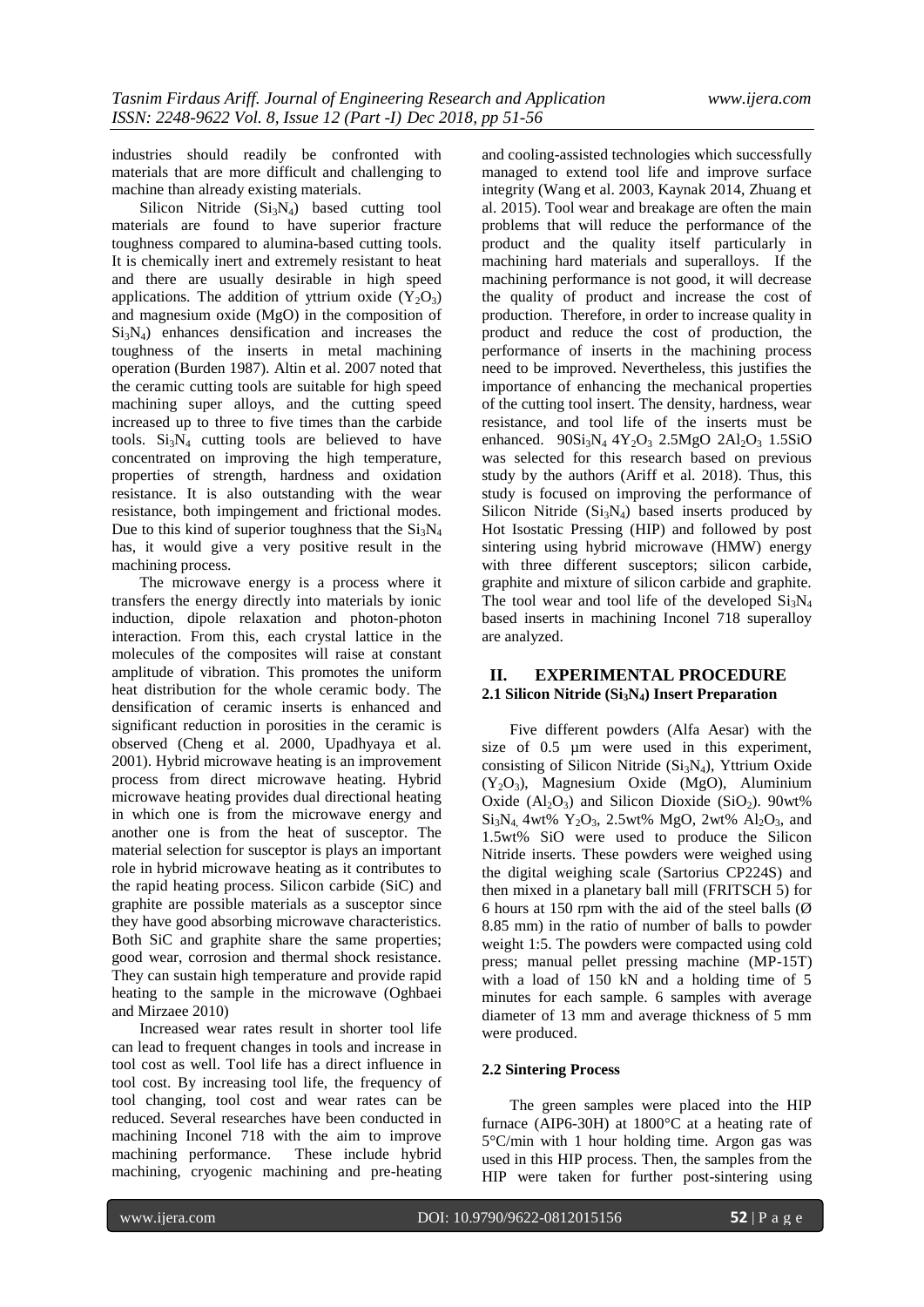HMW. The  $Si<sub>3</sub>N<sub>4</sub>$  samples were placed vertically inside a small alumina crucible with a diameter of 30 mm at the opening and covered with a lid. This is to ensure that the heating is uniform all around the insert. The small crucible was then placed inside a larger crucible with a diameter of 65 mm at the opening and submerged inside  $50 \text{ cm}^3$  of susceptor powder. The susceptor powders (Alfa Aesar) with the size of  $\sim 300$  mesh were used in HMW post sintering to aid in rapid hybrid microwave heating; 50  $\text{cm}^3$  Silicon Carbide (SiC), 50  $\text{cm}^3$  Graphite (G) and mixture of  $25 \text{ cm}^3 \text{ (SiC)} + 25 \text{ cm}^3 \text{ (G)}$ . The larger crucible was covered with a lid as well. The crucibles were later placed inside the domestic microwave oven (Panasonic NN-CD997S) with a magnetron operating frequency of 2.45 GHz for 10 minutes at 200°C. 2 samples from each susceptor were prepared.

#### **2.3 Density and Hardness**

The dimensions of the  $Si<sub>3</sub>N<sub>4</sub>$  samples were recorded. The densities of the  $Si<sub>3</sub>N<sub>4</sub>$  samples from each susceptor were measured using Densimeter (OK-300). Then, hardness test was performed using Vickers Micro-hardness Tester (401MVA), The results were compared with the commercial tool (Sandvik Coromant RNGN 6060) which can be used to machine hard materials, such as Inconel 718.

#### **2.4 Scanning Electron Microscope**

The four  $Si<sub>3</sub>N<sub>4</sub>$  samples; HMW (SiC), HMW (G), HMW (SiC  $+$  G) and the commercial tool (RNGN 6060) were observed under the Scanning Electron Microscope (SEM) (JEOL JSM- 5600). These inserts were polished with Micro Polish Alumina (0.3 µm) on a polishing machine (PRESI MECAPOL P230). Phosphoric acid (H3PO4) was used for etching the inserts for about 100-120 seconds at room temperature. A Sputter Coater (SC7620) was used to coat the samples in order to make it conductive.

#### **2.5 Machining**

A cylindrical rod (Inconel 718) with a diameter of 80 mm and length 500 mm was used in this wet machining experiment to determine the tool life for the  $Si<sub>3</sub>N<sub>4</sub>$  inserts that were produced from HIP and followed by post sintering using HMW (SiC), HMW (G) and HMW ( $SiC + G$ ). The rod was divided into 5 segments of equal lengths (80 mm) and machined using a turning operation on a lathe machine (HARRISON M600). Three suitable cutting speeds (V) were used; 100, 125 and 160 m/min. A feed of 0.2 mm/rev and 0.2 mm depth of cut were used. The machining time taken to machine each segment was recorded. The flank wear was recorded after

machining each segment using a microscope (Meiji Techno FU 1010). The results were tabulated into graphs to determine wear rates as well as tool life for each  $Si<sub>3</sub>N<sub>4</sub>$  insert produced. The results were compared with the commercial tool insert (RNGN 6060).

## **III. RESULTS AND DISCUSSION 3.1. Physical Appearance**

The  $Si<sub>3</sub>N<sub>4</sub>$  samples after the HMW post sintering can be seen in Fig. 1. The 90  $Si<sub>3</sub>N<sub>4</sub>$  samples have undergone similar shrinkage values (-10%) after HMW post sintering with SIC, G and mixture of SiC and G. Color changes were observed and noticed that the samples changed from light grey (green condition) to slightly darker grey after HMW post sintering. Color changes in the samples appeared to be very similar from using all three different type of susceptors.



Fig.1 Physical appearance of the Si<sub>3</sub>N<sub>4</sub> samples from post sintering using HMW with different susceptors

#### **3.2 Density and Hardness**

The densities for the three  $Si<sub>3</sub>N<sub>4</sub>$  samples which were HMW post sintered are shown in Table 1. Results show that HIP alone produced samples with 92% of theoretical density (TD). Nevertheless, after post sintering with HMW for only 10 minutes at 200°C, the densities significantly increased to 96.6%TD, 97.3%TD and 98.3%TD from using SiC, G and SiC + G respectively. Meanwhile, the hardness value for HMW (SiC  $+$  G) is the highest  $(1741 \text{ HV})$ , followed by HMW  $(G)$   $(1556 \text{ HV})$  and HMW (SiC) (1396 HV). This correlates with the density values of the samples where hardness increases as density increases. The HMW (G) has increased by 7% while HMW (SiC  $+$  G) is 20% higher in hardness when compared with the commercial tool insert (RNGN 6060). The mixture of graphite with SiC (another microwave absorber material) can enhance the performance of the sample in an extensive way.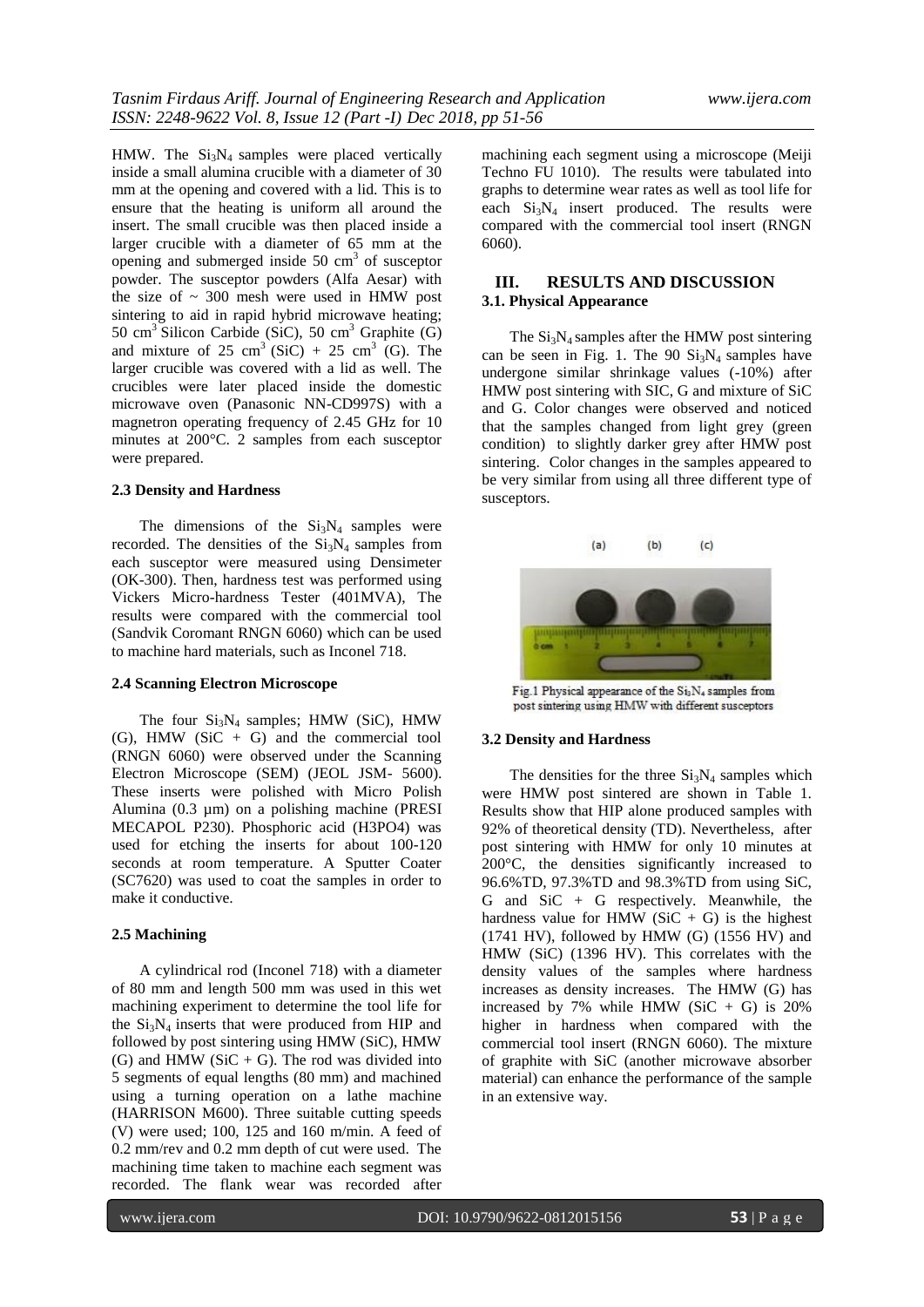|  |  | Table 1 Density and Hardness of Si3N4 Samples |
|--|--|-----------------------------------------------|
|  |  |                                               |

|                  | Density<br>$(g/cm^3)$ | <b>Hardness</b><br>(HV) |
|------------------|-----------------------|-------------------------|
| HIP              | 2.997                 | 1099                    |
| HMW(SiC)         | 3.136                 | 1396                    |
| HMW(Graphite)    | 3 1 5 9               | 1556                    |
| $HMW(G+SiC)$     | 3.191                 | 1741                    |
| <b>RNGN 6060</b> | 3.219                 | 1454                    |

The density and hardness of HMW (SiC) is the lowest among all the samples and is lower by 2.5% in density and 4% in hardness when compared with the commercial tool insert (RNGN 6060). SiC has a lower thermal conductivity when compared with graphite which resulted in heating that is not as efficient as using graphite or mixture of SiC and graphite (Chandrsekaran et al. 2013). However, skin depth value of heating increases with decreasing conductivity (Mondal 2010). Nevertheless, for pure graphite which has higher thermal conductivity than pure SiC results in decreased skin depth penetration of microwave but improved rapid heating enhances densification and hardness more effectively when compared with SiC.

The improvement in the hardness of  $Si<sub>3</sub>N<sub>4</sub>$  insert (HMW) (SiC + G) is because of larger amount of heat produced from microplasma (spark effect) of graphite which is transferred to SiC particles effectively. This contributes to enhanced rapid heating since SiC absorbes the microwave energy and heat from graphite. So, the heating rate of the mixture is greater than the pure G and SiC susceptor alone. It is believed that when using both SiC and G as the susceptors, there is a stronger interfacial bonding between all the compositions of  $Si<sub>3</sub>N<sub>4</sub>$  at elevated temperature due to the penetration of heat throughout the skin depth increased with decreasing conductivity (Chandrasekaran et al. 2013, Menendez et al. 2010).

#### **3.3 Micro Structural Analysis**

The SEM images for the  $Si<sub>3</sub>N<sub>4</sub>$  samples are shown in Fig. 2.  $Si<sub>3</sub>N<sub>4</sub>$  sample produced from post sintering HMW ( $SiC + G$ ) appeared to be very dense with uniform fine grained microstructure. Meanwhile, for the HMW (G), larger grain size with uniformly distributed small sized pores was visible. Larger sized pores with larger grain size were noticeable in the HMW (SiC). Better densification and improved microstructure are observed in the  $Si<sub>3</sub>N<sub>4</sub>$  sample from HMW (SiC + G) when compared with using Graphite and SiC alone as suceptors. The mixture of SiC and G as suscpetor results in improved rapid heating and prevents further grain growth which results in enhanced densification.



Fig 2 SEM images of 90Si<sub>3</sub>N<sub>4</sub> samples at X5000 magnification (a) HIP (b) HMW(SiC) (c) HMW(G) (d) HMW(SiC+G)

#### **3.4 Tool Life Analysis**

Flank wear measurements from machining Inconel 718 were obtained only for the three  $Si<sub>3</sub>N<sub>4</sub>$ inserts that were synthesized by HMW; HMW(SiC), HMW(G) and HMW(SiC+G). The insert prepared by HIP alone had insufficient strength and could not be used for machining Inconel 718 as it broke the moment machining started. Results of the flank wear measurements can be seen in Figs. 3-5 for 100 m/min, 125 m/min and 160 m/min accordingly. The flank wear measurements were compared directly with the readymade insert (RNGN 6060). Data were extrapolated to the maximum flank wear for the  $Si<sub>3</sub>N<sub>4</sub>$  inserts which was taken as 0.7 mm. Results show that all the three HMW post sintered  $Si<sub>3</sub>N<sub>4</sub>$ inserts performed significantly better in terms of wear rates when compared with the RNGN 6060 for all three cutting speeds. From these graphs, the tool life was obtained. The summary of the tool life for all the  $Si<sub>3</sub>N<sub>4</sub>$  inserts is shown in Fig. 6. HMW (SiC+G) has shown to have the longest tool life with the largest increment (32-88 %), followed by HMW (G) (20-53 %) and HMW (SiC) (10-17%) when compared with RNGN 6060 in all the three cutting speeds (100 m/min, 125 m/min and 160 m/min).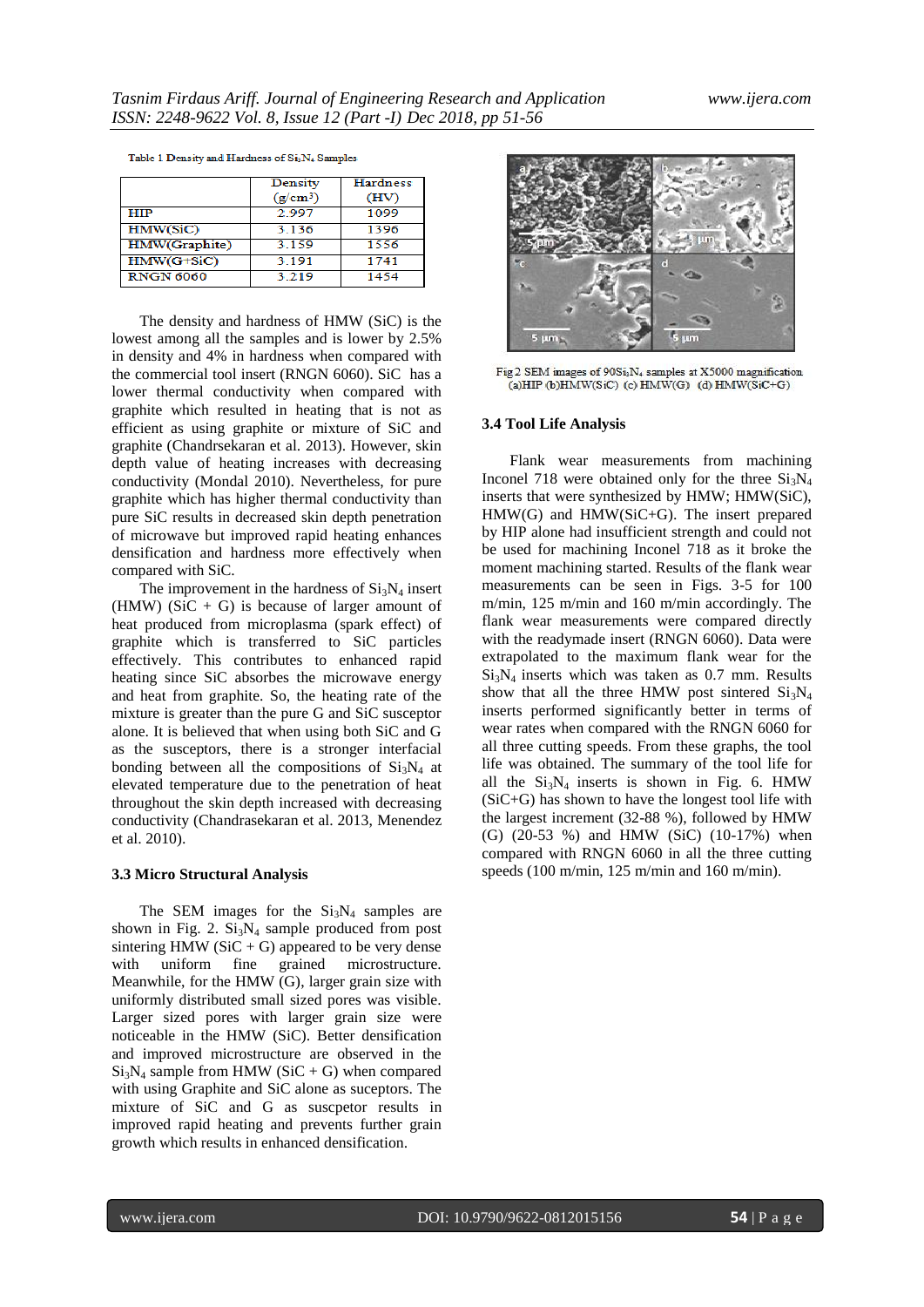

Taylor's Tool Life equation (Eq.1) was used to determine the respective tool life equations for all the Si<sub>3</sub>N<sub>4</sub> inserts used in this research,<br> $VT^n = C$ 

$$
VT^n = C \tag{1}
$$

where  $V$  is the cutting speed (m/min),  $T$  is the tool life (min), *n* is the exponential value and *C* is the constant value. The tool life graph was plotted (Fig. 7) to obtain the corresponding values of *n* (from the slope) and *C* (the intercept). The summary of the tool life equations obtained is listed in Table 2. It is observed that the value of n decreases with increasing hardness of the tool insert. The tool life is longer when the exponential value *n* is smaller.



Fig.7 Tool life for Si<sub>3</sub>N<sub>4</sub> inserts

Table 2 Tool Life Equations for Si<sub>3</sub>N<sub>4</sub> Samples

| $Si3N4$ insert   | <b>Tool Life Equation</b> |
|------------------|---------------------------|
| HMW(SiC)         | $VT^{0.34} = 217$         |
| HMW(Graphite)    | $VT^{0.31} = 217$         |
| $HMW(G+SiC)$     | $VT^{0.28} = 217$         |
| <b>RNGN 6060</b> | $VT^{0.37} = 2.17$        |

The performance of  $Si<sub>3</sub>N<sub>4</sub>$  insert from HMW  $(SiC + G)$  in machining Inconel 718 has been justified through the enhancement of tool life which does correlate with the improved densification, hardness and microstructure. The ability of HMW  $(SiC + G)$  prolonging tool life up to 88% at 100 m/min is considered a great breakthrough in terms of saving cost, and reducing tool changing frequency.

#### **IV. CONCLUSION**

Post sintering of  $Si<sub>3</sub>N<sub>4</sub>$  inserts through HMW energy for only 10 minutes at 200°C with SiC, graphite and mixture of SiC and graphite powders as susceptor has significantly improved densification, hardness and wear resistance. Hence, tool life of the synthesized  $Si<sub>3</sub>N<sub>4</sub>$  inserts (HMW (SiC+G)) in machining Inconel 718 is enhanced significantly up to 88% in machining Inconel 718 at 100 m/min. Mixture of SiC and graphite powder has shown to exhibit itself as the best form of susceptor because of their ability to complement each through their characteristics; i.e. SiC is not as conductive as graphite, nevertheless, it is able to couple with microwave better than graphite. The outcome from using SiC alone and graphite alone are not as good as when they are used in combination together. HMW post sintering can be an economical method to enhance mechanical and structural properties of Si3N<sup>4</sup> inserts which in addition prolongs tool life and eventually can reduce tool changing cost and the frequency of changing the tool insert.